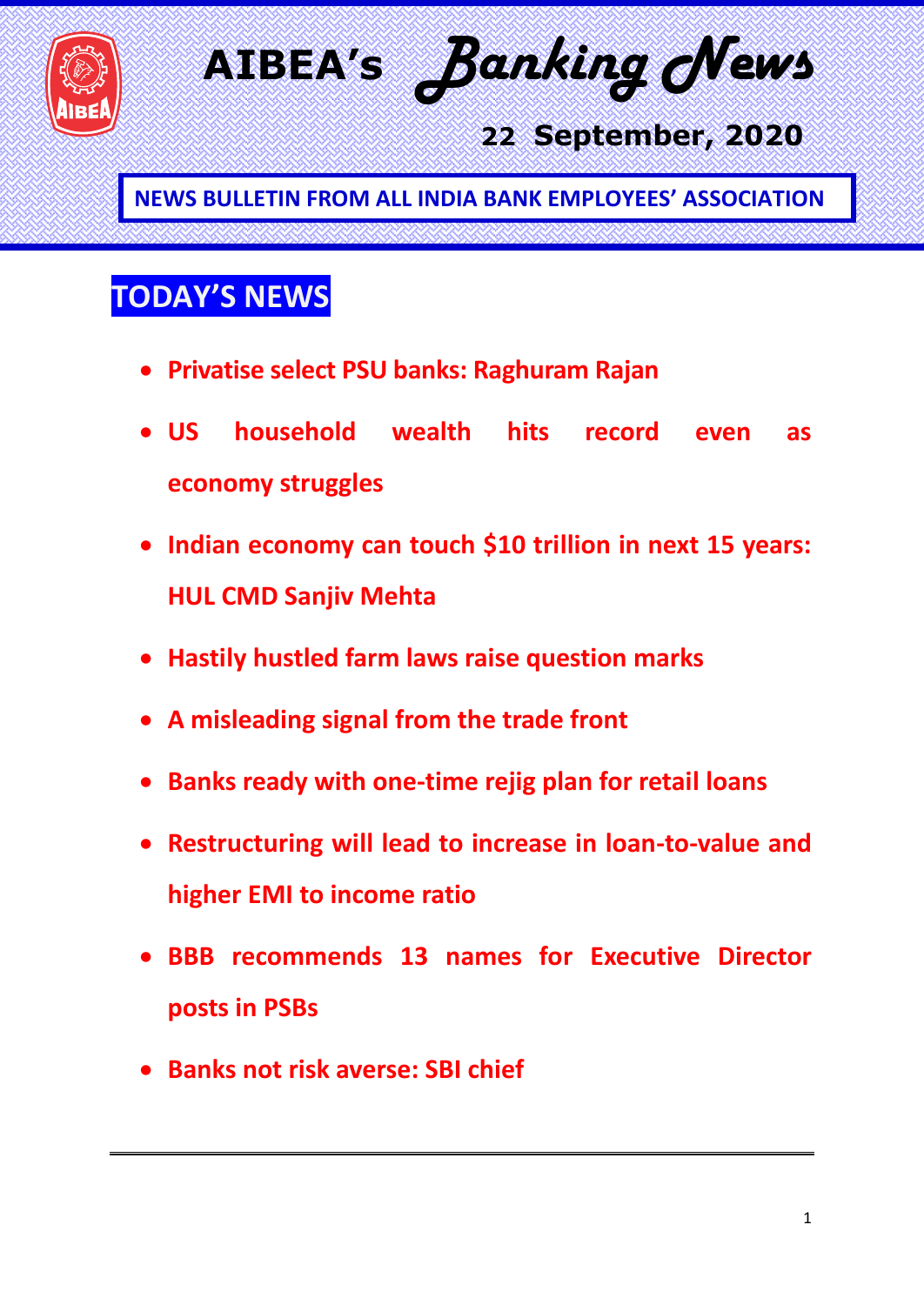## **Privatise select PSU banks: Raghuram Rajan**

### [PTI](https://www.thehindu.com/business/Industry/privatise-select-psu-banks/article32663931.ece?homepage=true) NEW DELHI, SEPTEMBER 22, 2020 THE MOON HINDU

#### *Wind down Department of Financial Services, says Rajan*

Former RBI Governor Raghuram Rajan on Monday suggested that the government should privatise select public sector banks, set up a bad bank to deal with NPAs and dilute the Department of Financial Services' role.

The reforms are necessary to ensure growth of banking activity without the periodic boom-bust cycles, Dr. Rajan and former RBI Deputy Governor Viral Acharya said in a paper titled 'Indian Banks: A Time to Reform?'.

"Re-privatisation of select PSBs can then be undertaken, bringing in private investors who have both financial expertise as well as technological expertise; corporate houses must be kept from acquiring significant stakes, given their natural conflicts of interest.

#### **'Offer patronage'**

Noting that the government obtains enormous power from directing bank lending, they said sometimes this power is exercised to advance public goals such as financial inclusion, sometimes it is used to offer patronage to or exercise control over industrialists.

"Winding down Department of Financial Services in the Ministry of Finance is essential, both as an affirmative signal of the intent to grant bank boards and management independence and as a commitment not to engage in 'mission creep' when compulsions arise to use banks for serving costly social or political objectives."

Private and national asset management 'bad banks' should be encouraged in parallel to the online platform for distressed loan sales.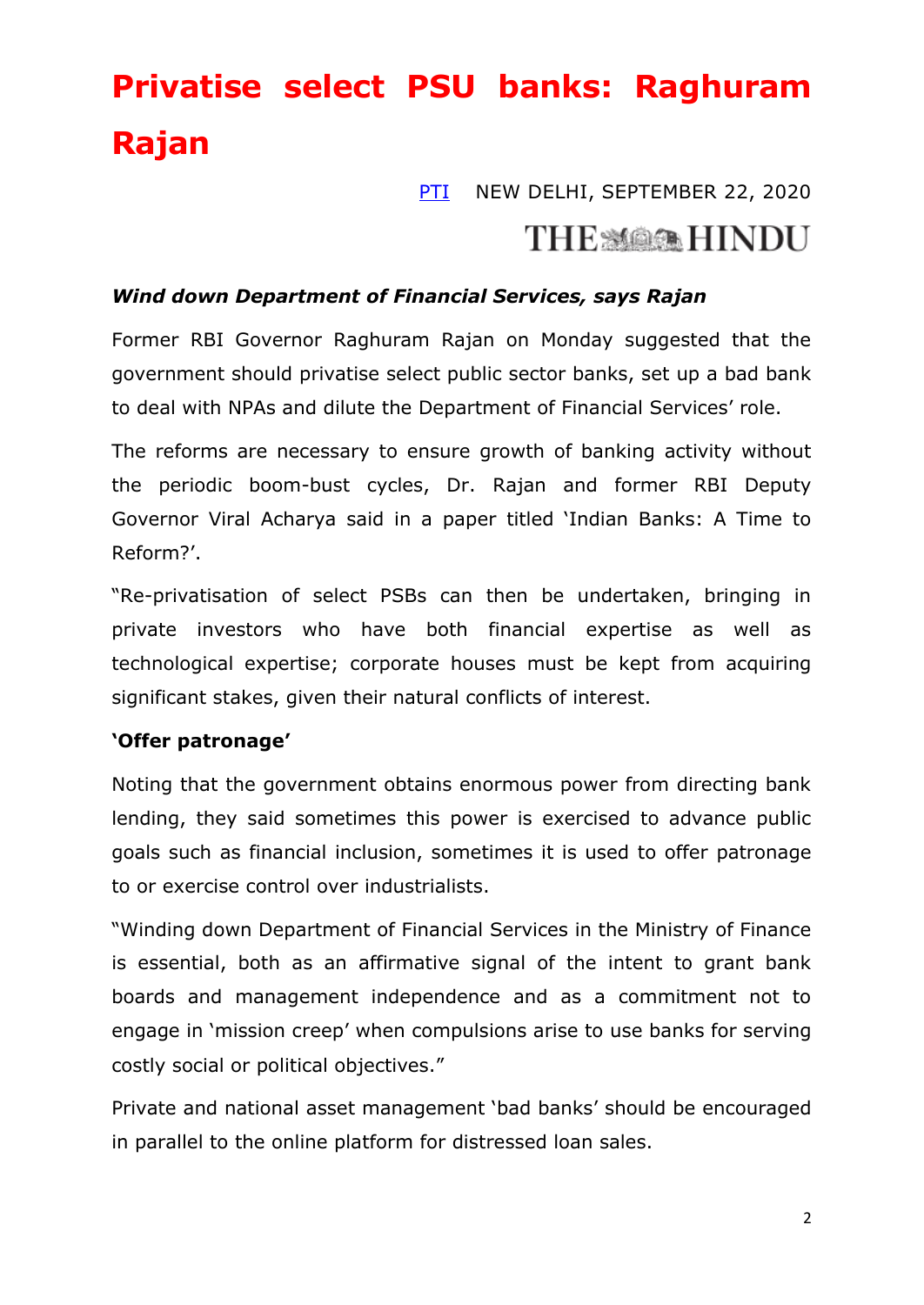On bad loans, they said out-of-court restructuring frameworks can be designed for time-bound negotiations between creditors of a stressed firm, failing which the National Company Law Tribunal filing should apply.

## **US household wealth hits record even as economy struggles**

#### [Associated Press](https://www.financialexpress.com/author/associated-press/) | September 22, 2020 THE FINANCIAL EXPRESS

*The Federal Reserve said Monday that American households' net worth jumped nearly 7% in the April-June quarter to \$119 trillion*

#### *The richest one-tenth of Americans owned more than two-thirds of the nation's wealth, according to Fed data through the end of March, the latest period for which figures are available*

Americans' household wealth rebounded last quarter to a record high as the stock market quickly recovered from a pandemic-induced plunge in March. Yet the gains flowed mainly to the most affluent households even as tens of millions of people endured job losses and shrunken incomes.

The Federal Reserve said Monday that American households' net worth jumped nearly 7% in the April-June quarter to \$119 trillion. That figure had sunk to \$111.3 trillion in the first quarter, when the coronavirus battered the economy and sent stock prices tumbling.

Since then, the S&P 500 stock index has regained its record high before losing some ground this month. It was up 2.8% for this year as of Friday. The tech-heavy Nasdaq has soared more than 20% this year. The full recovery of wealth even while the economy has regained only about half the jobs lost to the pandemic recession underscores what many economists see as America's widening economic inequality.

Data compiled by Opportunity Insights, a research group, show that the highest-paying one-third of jobs have almost fully recovered from the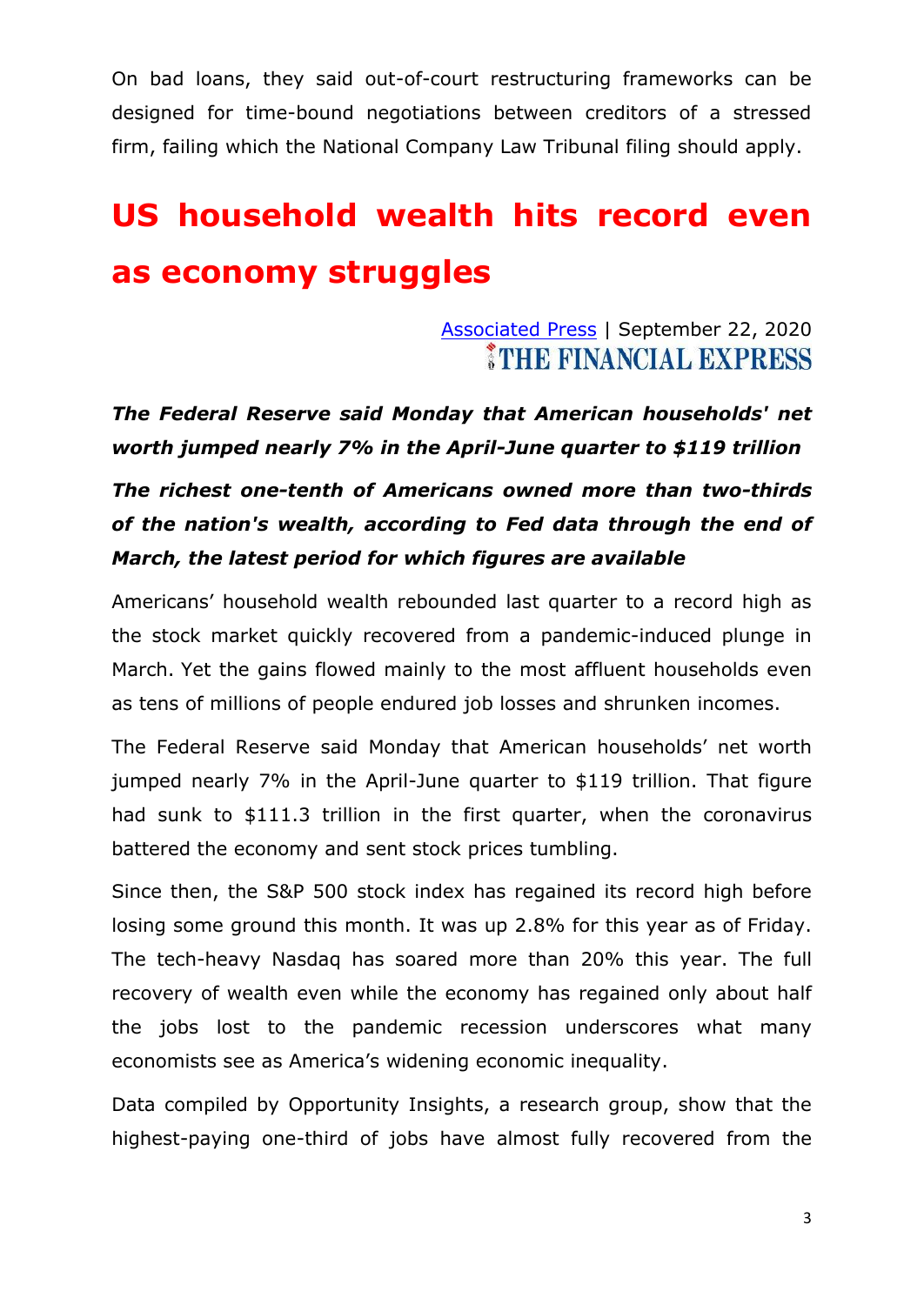recession, while the lowest-paying one-third of jobs remain 16% below pre-pandemic levels.

The wealth data highlights the inequalities in the recovery in the sense that high-income workers not only have jobs that for the most part have come back; they also have savings that have continued to grow, said John Friedman, an economist at Brown University who is co-director of Opportunity Insights.

The richest one-tenth of Americans owned more than two-thirds of the nation's wealth, according to Fed data through the end of March, the latest period for which figures are available. The top 1% owned 31%.

The small financial cushion for most households could force many consumers to cut back on spending in the coming months, now that government financial aid such as enhanced unemployment benefits has expired. Any significant such cutback in spending would, in turn, weaken the economy.

Household wealth reflects the value of Americans' homes, plus bank accounts, stocks, bonds and other assets minus mortgage debt, auto loans, credit card debt and other borrowing. (The figures are not adjusted for inflation.) During the April-June quarter, the value of households' stock portfolios rose \$5.7 trillion, the Fed said. Home values grew \$500 billion.

Americans also sharply increased their savings last quarter, likely reflecting a cutback in spending by wealthier consumers nervous about the virus's threat to the economy.

The federal government's financial assistance in the form of \$1,200 checks and \$600 in weekly unemployment benefits also likely allowed some lower-income households to save more. That government assistance has since expired.

The amount of money in checking accounts jumped 33% to \$1.8 trillion. Savings accounts rose 6.1% to \$11.2 trillion. Federal Reserve Chair Jerome Powell has repeatedly expressed concern

4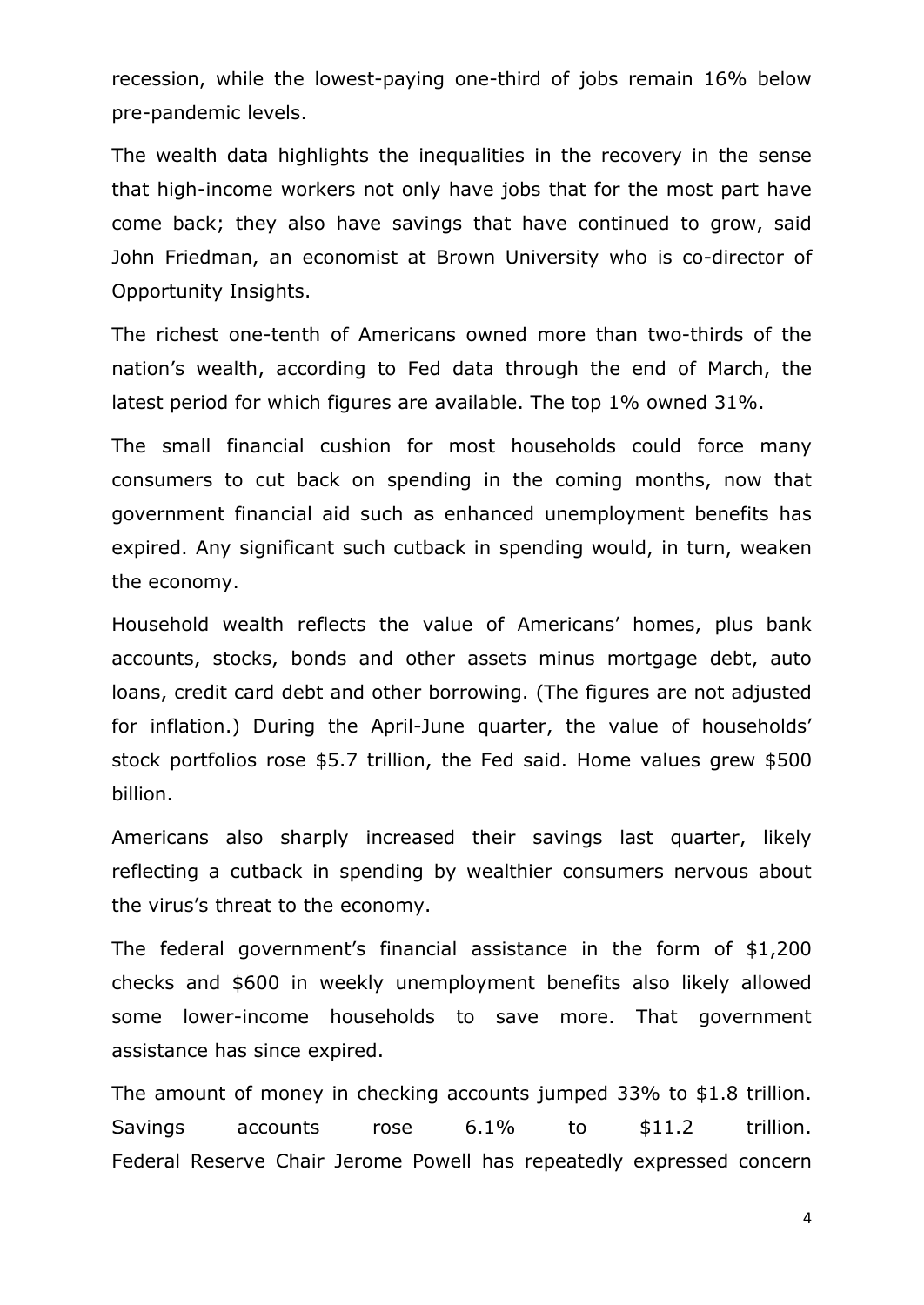about widespread inequality in the U.S. economy and last week said it is likely inhibiting growth.

"Those are things that hold back our economy," Powell said at a news conference. "If we want to have the highest potential output and the best output for our economy, we need that prosperity to be very broadly spread." Yet many analysts say the Fed's policies have inadvertently contributed to inequality by disproportionately benefiting stockholders. The central bank has cut its benchmark short-term interest rate to nearly zero and is buying about \$80 billion in Treasurys a month. Both moves have kept rates on government bonds ultra-low, thereby encouraging investors to plow money into stocks and boosting share prices.

The Fed has also bought about \$12 billion in corporate bonds and exchange-traded funds made up of corporate debt. Those purchases are intended to ensure that the corporate bond market functions smoothly and that large corporations can borrow by issuing debt.

Its purchases have been relatively small relative to the size of the overall market. But the Fed's actions have restored confidence in the bond market and enabled large U.S. companies to embark on a borrowing binge. The Fed's report Monday showed that business debt jumped 14% in the second quarter, after an even bigger rise of 18.4% in the first quarter.

Amanda Fischer, policy director at the Washington Center for Equitable Growth, a progressive think tank, said that the Fed could have required those companies whose bonds it bought to keep all their workers. Instead, for example, the Fed has purchased bonds issued by ExxonMobil, yet that company has said it is considering layoffs.

‖The Fed did have the opportunity to attach conditions to the lending, and they chose not to," Fischer said. Powell and many economists have said that another financial rescue package from [Congress](https://www.financialexpress.com/tag/congress/) would boost the economy and help narrow inequality, because Congress can provide additional direct payments and more jobless aid. Yet there is no signs of a deal in Congress.

5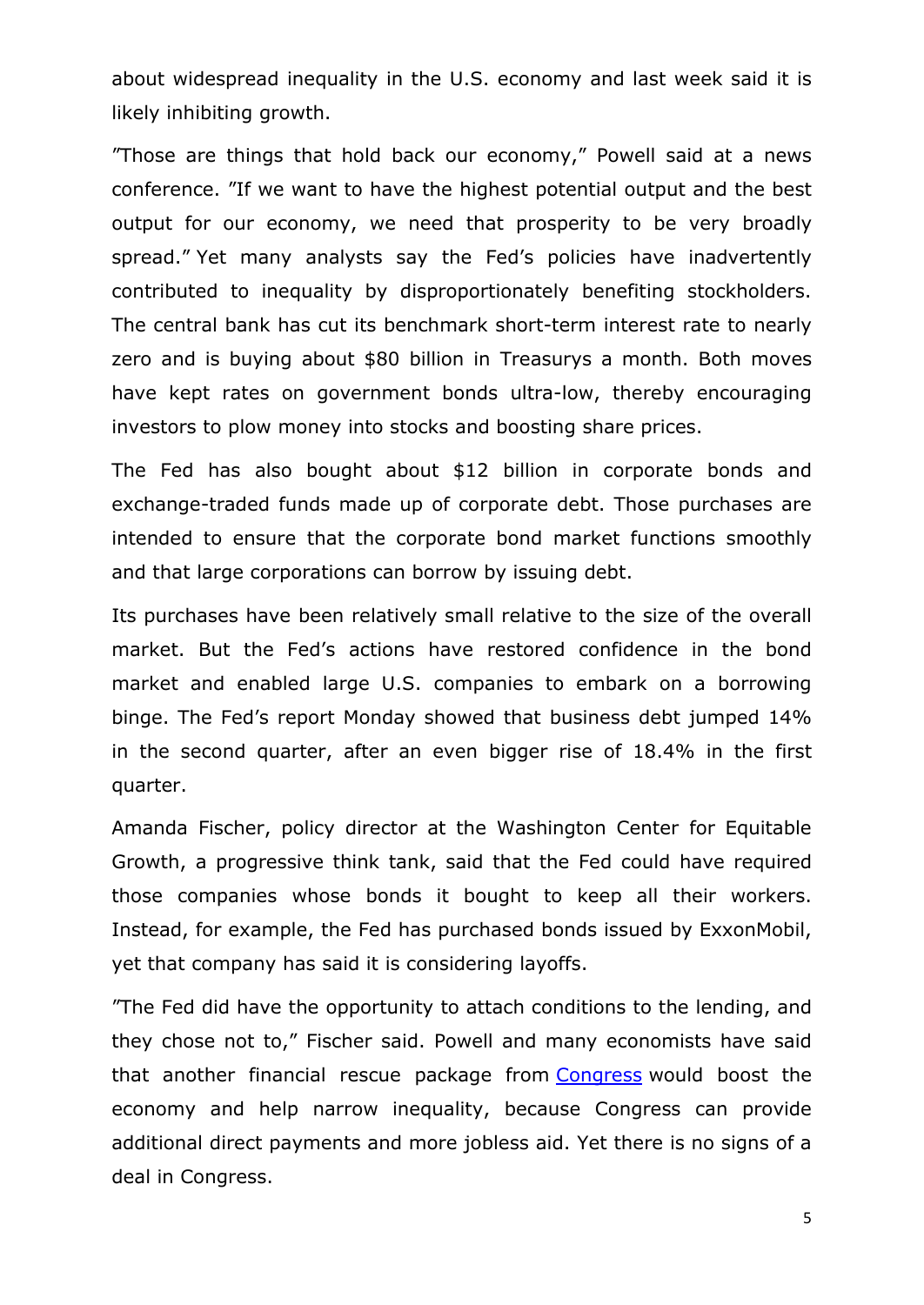The data the Fed issued Monday pointed to huge gaps in wealth along racial lines. White households owned nearly 85% of total wealth at the end of March. Black households owned just 4.4%, Hispanics 3.2%.

Much smaller financial resources mean that many nonwhite households are forced to sharply cut spending after a job loss or reduced incomes. Research by economists Peter Ganong and Damon Jones at the University of Chicago found that Black Americans cut spending 50% more than whites when faced with the same income losses. Hispanics reduced theirs by 20% more.

## **Indian economy can touch \$10 trillion in next 15 years: HUL CMD Sanjiv Mehta**

#### [PTI](https://www.financialexpress.com/author/pti/) | September 21, 2020 THE FINANCIAL EXPRESS

*Terming the present situation as a "massive opportunity for the country", Mehta said impetus should be given on digitising sectors like manufacturing, agriculture and pharma*

*The potential of the country is there and that would, forget USD 5 trillion, in the next 12 to 15 years we could be on the cusp of becoming a USD 10 trillion economy," HUL CMD Sanjiv Mehta said while addressing a virtual event organised by the All India Management Association*

India has the potential to achieve a high GDP growth rate of around 10 per cent and be a USD 10 trillion economy in the next 12 to 15 years, [HUL](https://www.financialexpress.com/market/stock-market/hindustan-unilever-ltd-stock-price/) CMD Sanjiv Mehta said on Monday.

Terming the present situation as a "massive opportunity for the country", Mehta said impetus should be given on digitising sectors like manufacturing, agriculture and pharma.

"In the last three decades, we have achieved about 6 to 6.5 per cent on an average GDP growth rate and if we have to create a 10 million jobs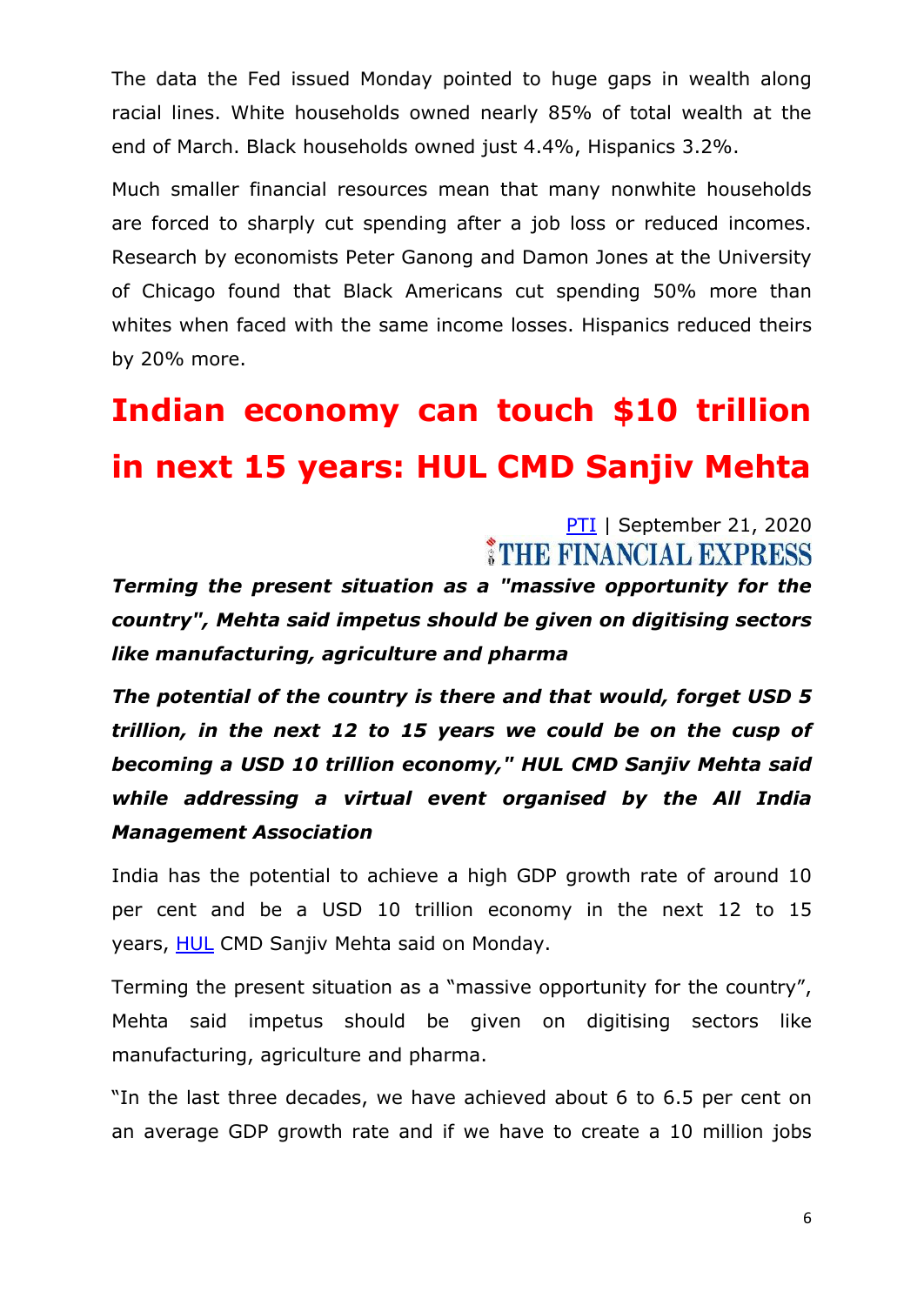every year, then we have to cross this chasm between 6 and 6.5 per cent and 8 to 10 per cent…

"...the potential of the country is there and that would, forget USD 5 trillion, in the next 12 to 15 years we could be on the cusp of becoming a USD 10 trillion economy," Mehta said while addressing a virtual event organised by the All India Management Association (AIMA).

To achieve this, the country must "dream big, think big and act big", he added.

Speaking on "renewing the economy", Mehta said the country has to reach a virtuous cycle of growth.

"We have to reach a stage, where we get into a virtuous cycle of growth, where investments happen or really it starts with demand. The demand goes up, investment happens, livelihoods get created and then the virtuous cycle starts moving. So, we have to get to that stage," he emphasised.

Talking about the COVID-19 situation in the country, he said a USD 3 trillion economy is like an Airbus A380 aircraft and it must not be allowed to go into a free fall.

On economic recovery, Mehta said the key issue is determining the appropriate level of interest rate to spur growth.

"Now we have come to a very critical juncture, where the question is how much the interest rate should be brought down to give impetus to the economy.

―Second is how aggressive the government should be with the fiscal deficit. There would be a glide path to bring it down in the future in a very disciplined, open and transparent manner so that it gives confidence to both the investors as well as rating agencies," he said.

Some industries, which are big employers, have been seriously impacted by the pandemic and the question is how to bail them out, Mehta said.

He further said the country has a fantastic opportunity to invest in health infrastructure.

7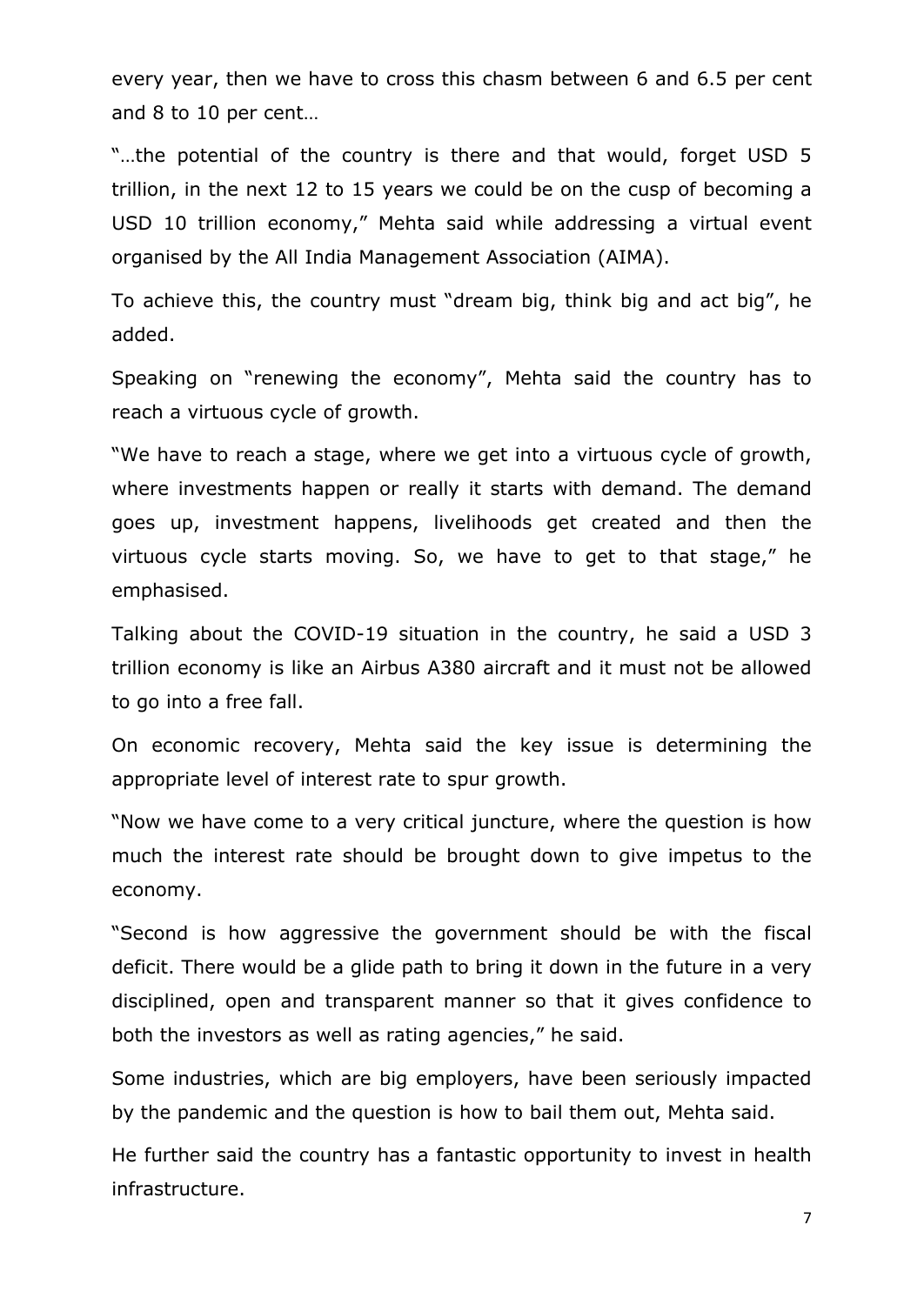"If you look at beds per thousand, we are anywhere one-fifth or sixth of the more developed nations… Pharma industry is about USD 41 billion and we have around 3 per cent of the global pharma industry. This is a great opportunity to start looking to solve this problem," he said.

The second thrust should be on agriculture, as 60 per cent of the population lives in rural India and 50 per cent of people are employed in the farm sector, he said.

"I am pleased with the government with the steps which they have taken to reform some of the archaic laws which existed into the country. They are absolutely in the right direction. That is the kind of focus we need to bring here," he added.

He also suggested digitising the entire economy and making data a national asset.

"We have to bring down the cost of capital also by 330 to 400 bps at least. We have to bring down the cost of logistics and make land available," he added.

Talking about the FMCG segment, Mehta said the severity of the lockdown which was faced by urban India did not percolate down to the rural areas.

The harvest has been good this year and the government has also increased allocation to the rural employment guarantee scheme, besides taking steps like distributing foodgrains and direct transfer of money to the needy, he said.

"It has definitely given a boost to rural consumption. Before COVID happened, the rural consumption had slowed down. The rural per capita consumption of FMCG is less than half of the national average. So the runway to grow in rural India is massive and if things are good, then the rural growth rate is anywhere between 1.5X to 1.7X over the urban growth rate.

"It is very visible now that the rural growth rates are higher. The issue for us is the urban growth rate," he added.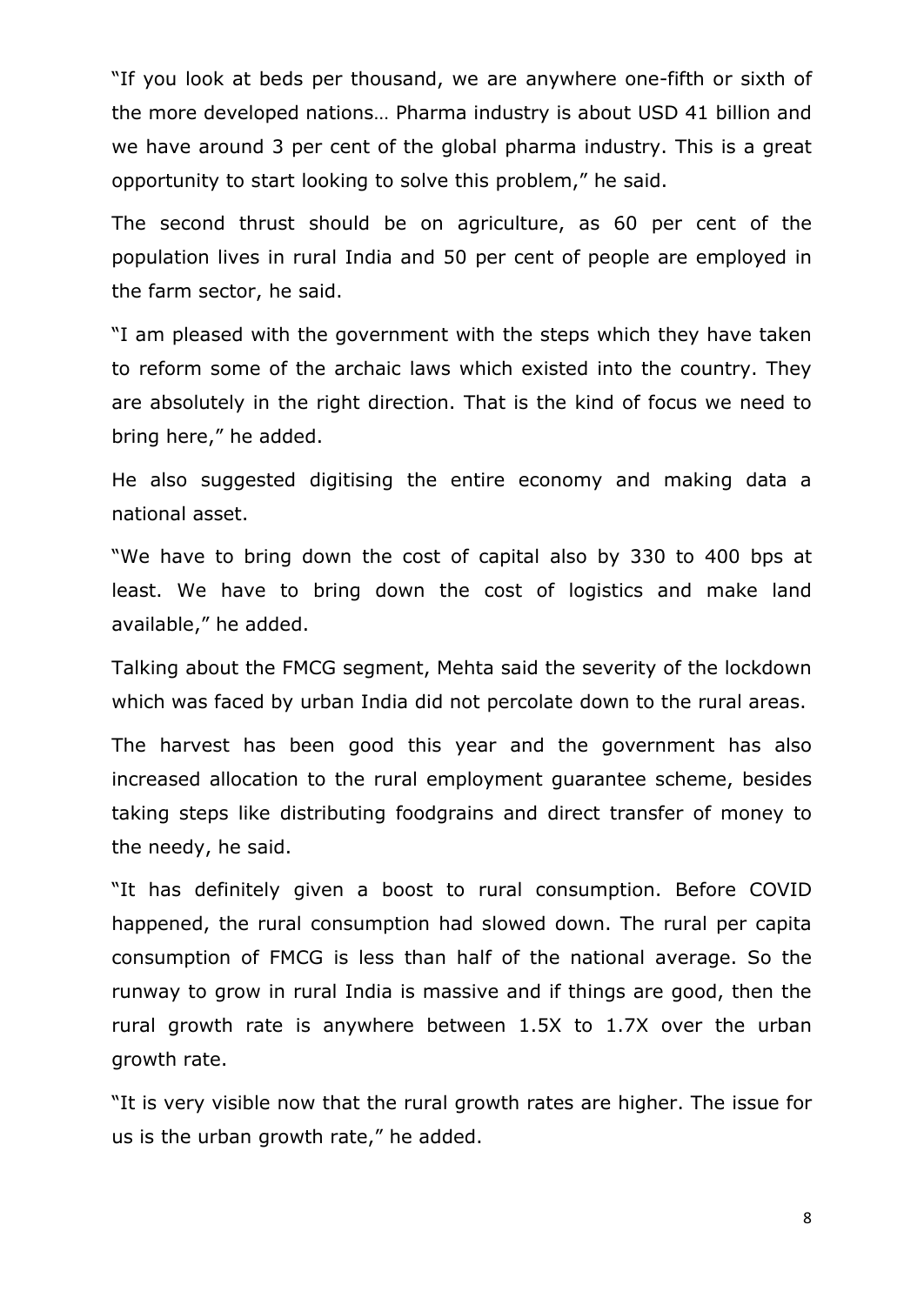## **Hastily hustled farm laws raise question marks**

### [Rasheeda Bhagat](https://www.thehindubusinessline.com/profile/author/Rasheeda-Bhagat-16575/) | September 21, 2020 **SINESS**

*Without proper regulation and monitoring mechanism in place, farmers fear they will be at the mercy of big corporates*

On a Sunday morning, in the midst of a ruckus and Opposition walkout, the Rajya Sabha pushed through two (out of three) controversial farm Bills by voice vote. Two days earlier, Harsimrat Kaur, Food Processing Minister in the Modi Cabinet, had resigned in protest. With Punjab elections only 18 months away, her party, the Shiromani Akali Dal, a member of the ruling NDA, which is hoping to return to power in the State, simply cannot go against the angry and agitating farmers of Punjab..

For a week now, several farmer outfits have been protesting against these Bills, now law, accusing them of being "business friendly" and fearing that big agri-business firms will now call the shots in Indian agriculture, and thoroughly exploit farmers, especially the small and marginal ones. Punjab farmers have announced a three-day rail *roko* agitation from September 24; other outfits have called for a *bandh* on September 25.

The most spirited and strident criticism of the Bills came from the feisty Trinamool Congress MP, Mahua Moitra, who accused the Central government of systematically destroying the federal structure of the country, and watering down States' powers. "Once again, this government is doing what it does best, which is arrogating to itself a constitutional authority it is not vested with," and predicted that "this move will permit the government to retrospectively validate its failure".

In an editorial, the Shiv Sena mouthpiece *Saamna* lambasted the Modi government for "giving control of farmers' lives to private players," after the privatisation of airports, railways, ports, etc.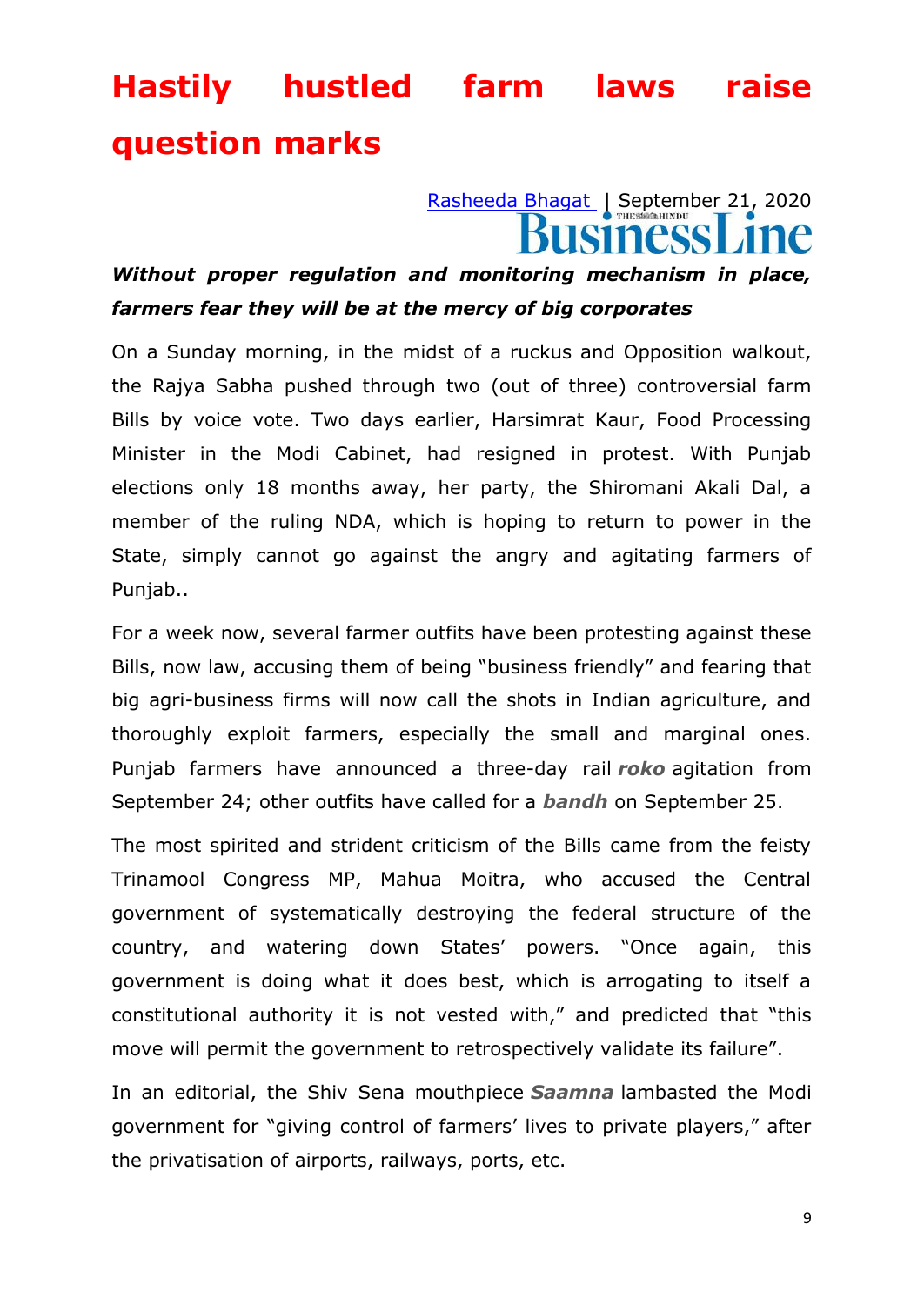The three Bills were on agri-market reforms, contract farming provisions and the Essential Commodities Act. The government's reasoning is that these laws will help small and medium farmers sell their produce outside the APMC *mandis* to whoever they want, and will benefit those who don't have access to technology.

The contract farming legislation, argues the government, will allow farmers to enter into contracts with agri-firms at a predetermined price, an insurance against the vagaries of the monsoon, floods or drought.

The apprehension of farmers about these laws is that without proper regulations and monitoring mechanisms of the government, they will be at the mercy of big corporates, whose only motive is profit.

Even when it comes to contract farming, those of us who have seen the vulnerability, distress and despair of small farmers, and their total dependence on the vagaries of nature, can well imagine the small landholders bartering away their rights to their crop to agri companies for paltry amounts. When you have little or nothing to fall back upon, you are most likely to succumb to the a bird in the hand…

#### **Corporatisation of agriculture**

Agriculture expert Devinder Sharma disputes the government's claim that these laws are farmer-friendly and not market-friendly. "If it were so, then why are the markets happy and the farmers protesting?" he says. He says these laws mirror American and European free-market policies on agriculture, and their "get big or get out" and "move up or move out" mantras for farmers, and wonders where they would lead a bulk of the 60 crore people dependent on farming in India. He argues that despite huge subsidies ("on an average an American farmer gets an annual subsidy of \$60,000 against only \$200 for an Indian farmer") and a free market, there is huge farm distress in Europe and the US."

Before the corona pandemic he visited France and found that 500 farmers commit suicide a year; "I was told that young farmers do not get brides. So it is no different from India. This is the social fallout of keeping agriculture impoverished." Sharma argues that barely 6 per cent of Indian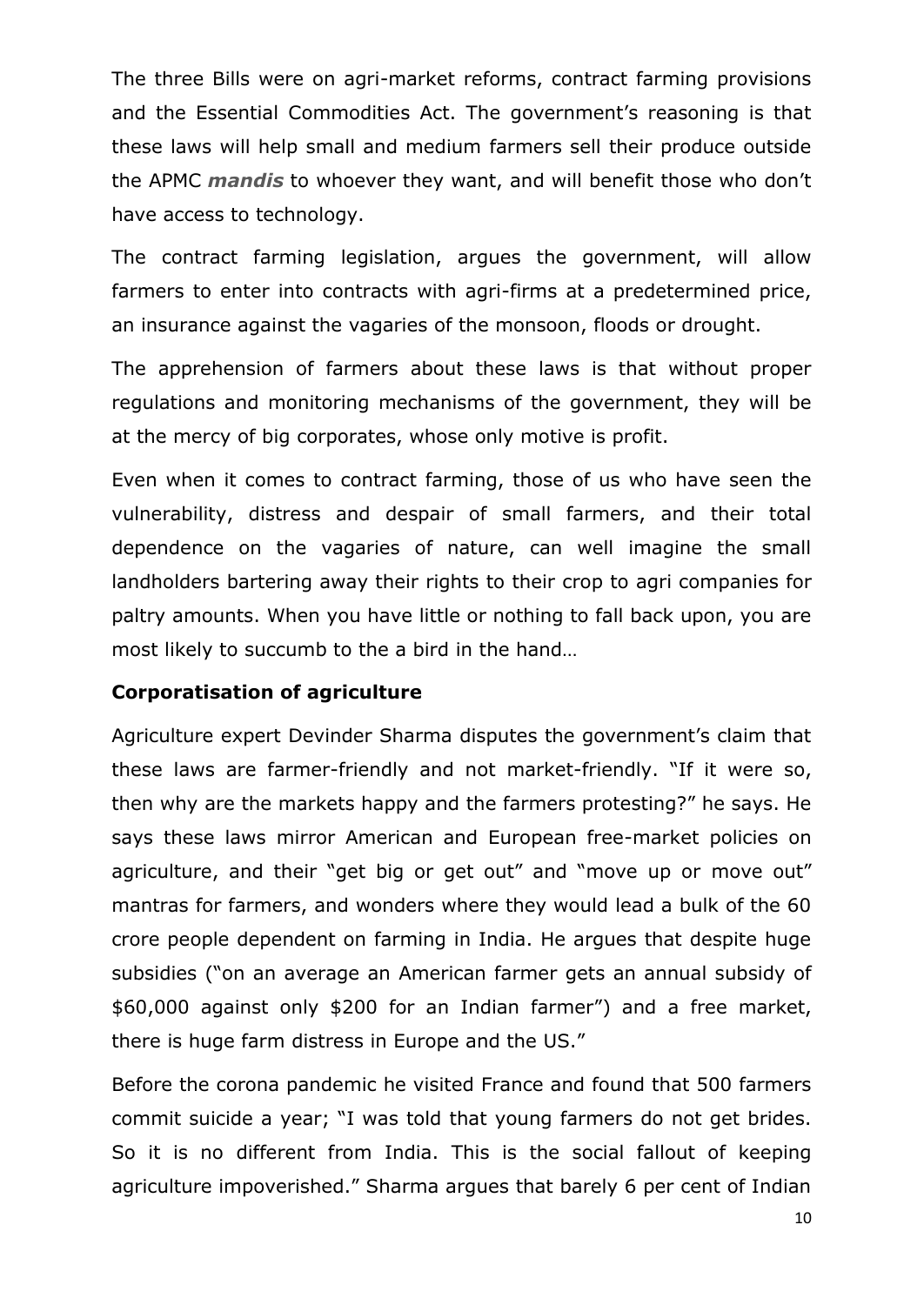farmers get MSP, and 94 per cent of them are anyway dependent on the market. "If the market is so good, then why are Indian farmers in such acute distress? The Punjab and Haryana farmers are angry because they sell a bulk of their rice and wheat produce to the *mandis*.‖

He gives the example of Bihar, which did away with the APMC Act in 2006, claiming that "Bihar will be the new harbinger of agricultural revolution in India. But the reality today is that Bihar farmers are sending truckloads of their produce to Punjab and Haryana *mandis*.‖

It's early days yet to decide if these controversial farm laws will be farmer-friendly, as the government claims, or yet another salvo from the *suit-boot ki sarkar*, as Rahul Gandhi once called the Modi government, to throw our already beleaguered farmers to corporate wolves! But the haste with which the Bills were hustled through the Rajya Sabha raises serious doubts on whether the 70 per cent of our population dependent on farming will really benefit.

### **A misleading signal from the trade front**

# *[C P Chandrasekhar & Jayati Ghosh|](https://www.thehindubusinessline.com/opinion/columns/c-p-chandrasekhar/) September 21, 2020*

*The emergence of a trade surplus in India's balance of payments over the first five months of FY21 signals the behaviour of an economy in recession*

Provisional trade figures released by the Ministry of Commerce indicate that India's aggregate trade balance over the period April-August 2020 was in surplus to the tune of \$14.2 billion, as compared with a deficit of \$45.11 billion in the corresponding months of 2019.

In normal times, this emergence of a surplus trade balance for a country that is chronically deficit would be a welcome development. But these are not normal times. Global growth has slowed since 2019, which would have adversely affected India's exports.

Oil prices have been volatile, but have broadly swung in India's favour reducing the country's oil import bill and improving its trade balance. And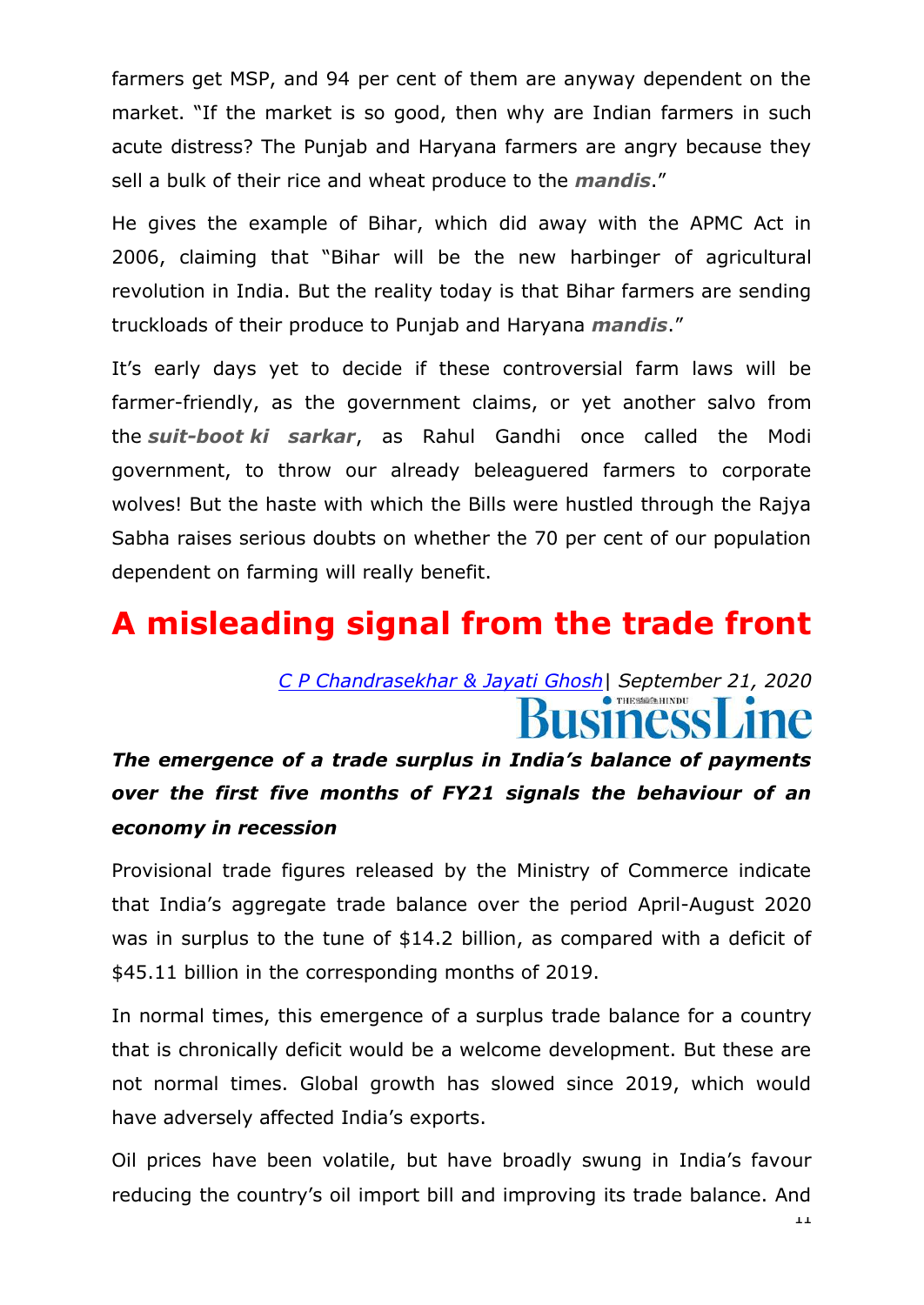the Covid-19 pandemic has triggered a crisis globally and in India, which would have resulted in both a drop in exports as also in import compression, because of the severe contraction in domestic GDP during the first and (possibly) second quarters of the financial year 2020-21. A careful assessment of what the trade data reveal is, therefore, in order.

#### **Sharp import fall**

As is to be expected, the changed circumstances have affected merchandise trade to a greater extent than the trade in services. Merchandise exports over April-August 2020 fell by 26.65 per cent relative to the corresponding months of 2019.

But the fall in imports was, at minus 43.73 per cent, much sharper on a larger base. As a result, the merchandise trade deficit was less than onethird of its earlier level, falling from \$77.25 billion to \$20.72 billion between April to August 2019 and 2020 respectively (Chart 1).



In the case of the services trade, the April to August balance is estimated to have improved from \$32.14 billion in 2019-20 to \$34.92 billion. (The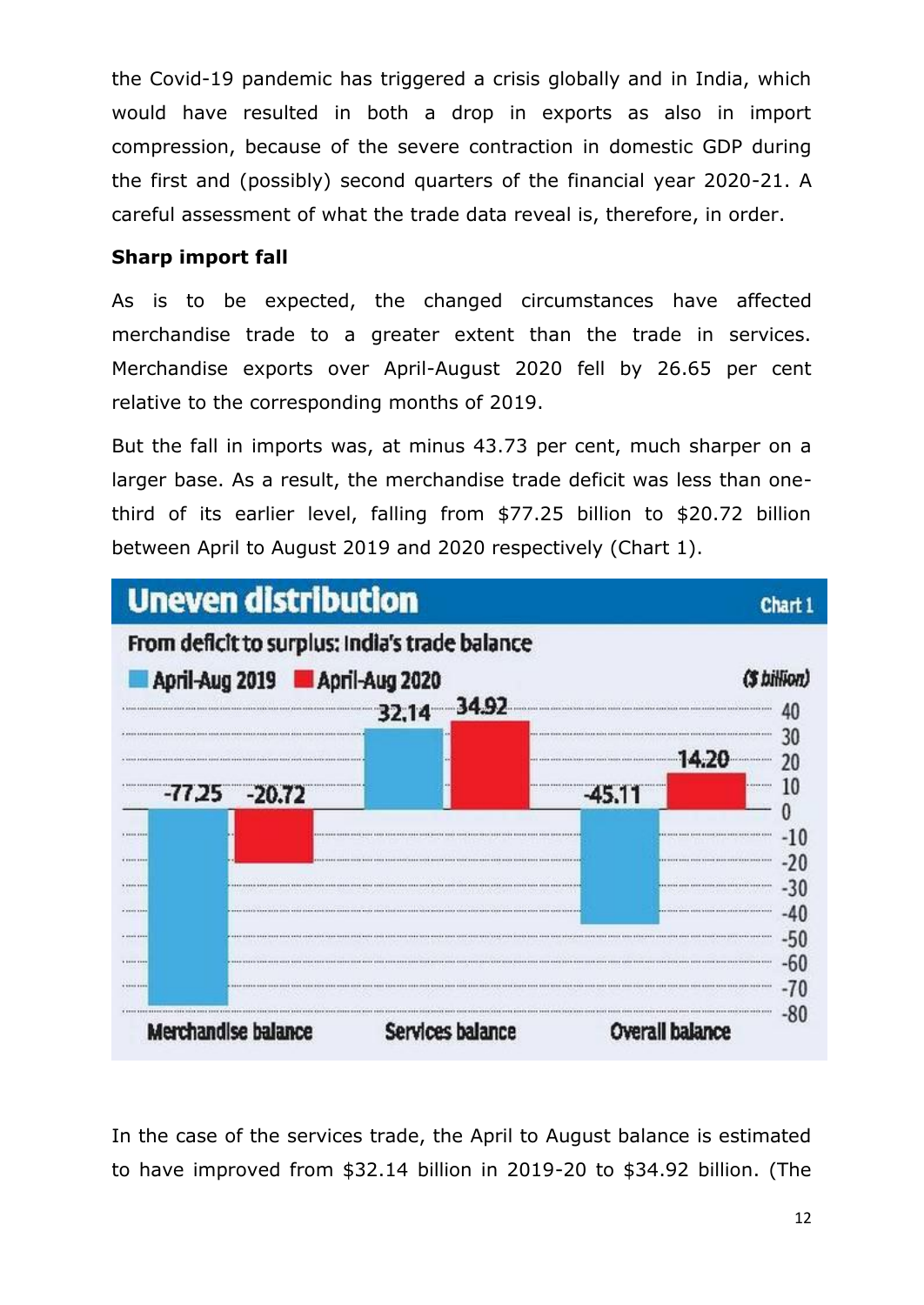services trade figures for August 2020 are Commerce Ministry estimates, since the Reserve Bank of India is yet to release figures for that month.) This combination of a fall in the merchandise trade deficit and improvement in the services trade balance has resulted in a transformation of an overall trade deficit of \$45.11 billion during April to August 2019 to a surplus of \$14.2 billion during April to August 2020.

#### **Oil impact**

The sharp decline in the merchandise trade balance between the two periods was undoubtedly influenced by the fall in world oil prices.

For example, the price of the benchmark Brent Crude variety of petroleum ruled at \$69 a barrel in April 2019 in comparison with the \$20 a barrel between in April 2020 and at \$63 a barrel, compared with \$44 a barrel in August 2019 and August 2020.

These lower prices, combined with the fall in consumption of petroleum products because of the severe lockdown imposed by the government starting late March 2020 owing to the Covid crisis, should have reduced India's oil import bill and oil trade deficit significantly. It is true that India has in recent years been a significant exporter of petroleum products, so that the global recession and the fall in global oil prices would have impacted exports as well.

But if we take the period April to July 2020, oil exports from India fell by \$8.16 billion, whereas oil imports into India fell by \$25.32 billion. Thus, the oil price bonanza did play a role. But so did the severe recession in India that curtailed oil imports.

The contribution of the recession was all the greater because it affected a range of imports. If we consider non-oil and non-gold imports, the value of this group of imported products that stood at \$139.75 billion in April-August 2019-20 fell to 86.17 \$billion in April-August 2020-21.

On the other hand, non-petroleum and non-gems and jewellery exports fell only to \$83.24 billion during April-August 2020-21 from \$99.65 billion during the corresponding months of the previous year.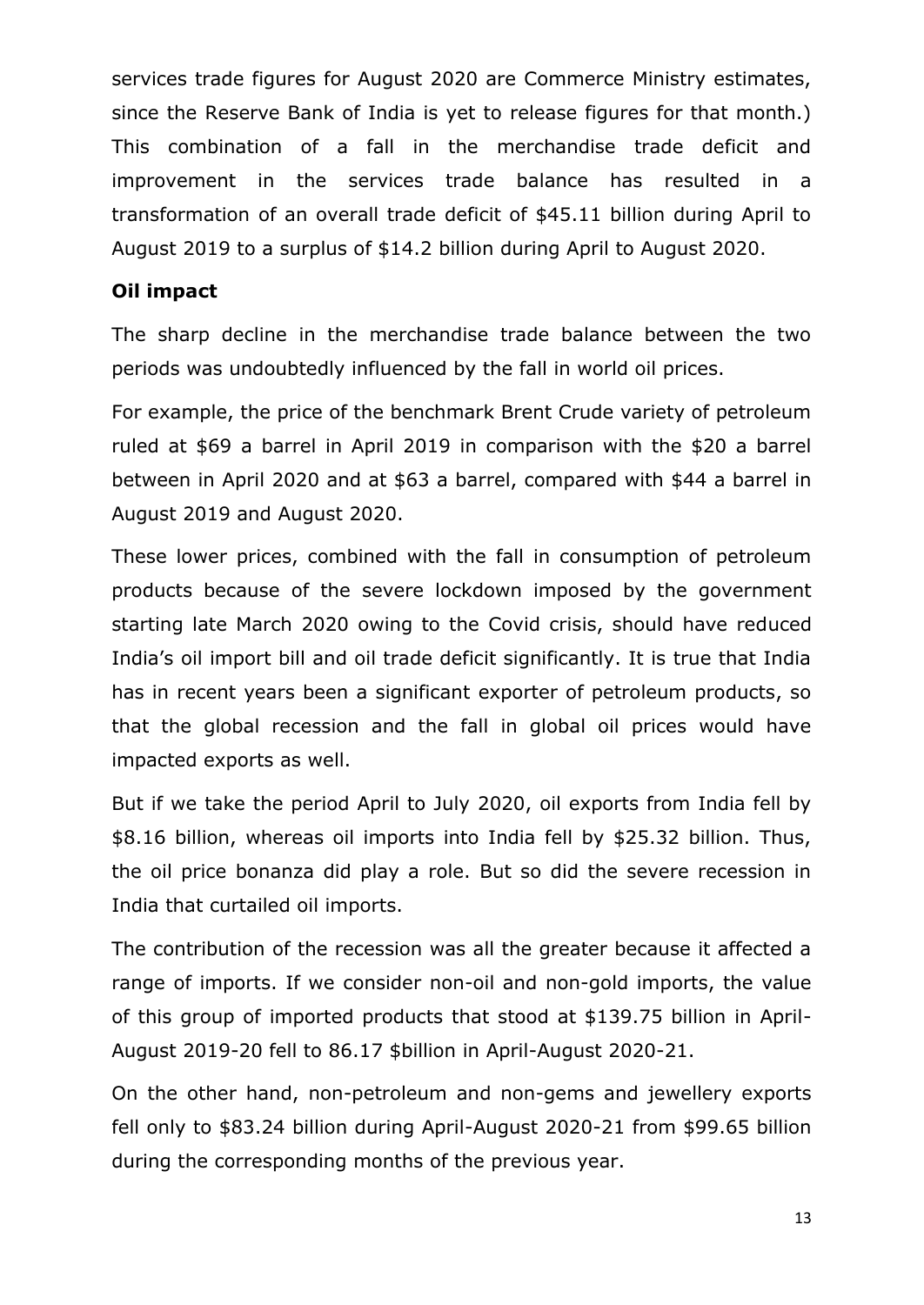Thus, the fall in the imports of core non-oil products driven by the domestic recession was steeper than the fall in core exports resulting from the recession in India's principal trading partners.

The effect on the merchandise trade balance of this post-Covid recessioninduced fall in India's imports was significant. India's monthly trade deficit, which was either near or substantially above \$10 billion from September 2017 to March 2020, fell significantly in all months after March and even turned surplus in June 2020 (Chart 2).



The importance of the domestic recession in explaining trade trends is revealed more clearly by the evidence on trade in services, which is not clouded by the effects of the global fall in oil prices. If we consider the period April to July, India's services exports totalled \$74.4 billion in 2019 and \$67.2 billion in 2020, reflecting a fall of 9.6 per cent (Chart 3).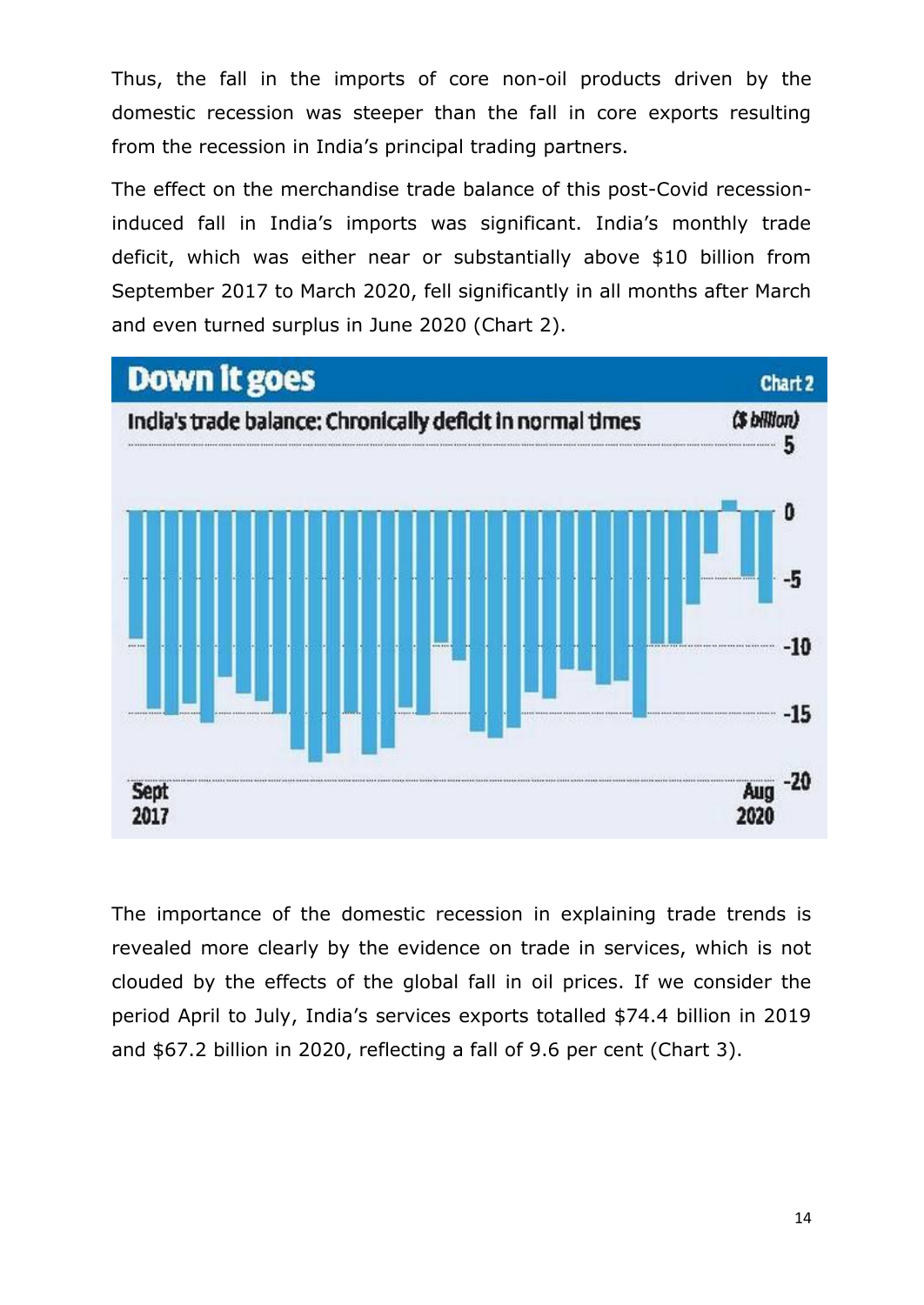

As compared to this, affected by the domestic recession, services imports fell from \$48.5 billion to \$39.2 billion over the respective four-month periods, or by a much higher 19 per cent. This helped raise the positive balance in the trade in services by 8.1 per cent, which contributed to the observed "improvement" in India's overall balance of trade.

#### **Missing an opportunity**

In the case of services, the much sharper recession at home brought down imports while exports were affected less by the global crisis.

In sum, while the fall in global oil prices did contribute to the reduction in India's import bill, a major factor explaining that reduction is the much sharper fall in non-oil imports of both goods and services as compared with the fall in exports of non-oil goods and services. The recession also meant that factors operating before and after the Covid-19 shock prevented India from reaping the benefits of low international oil prices, which in normal circumstances would, by capping inflation and increasing the government's manoeuvrability, helped trigger an acceleration in growth. Seen in that light, the transformation of India's balance of trade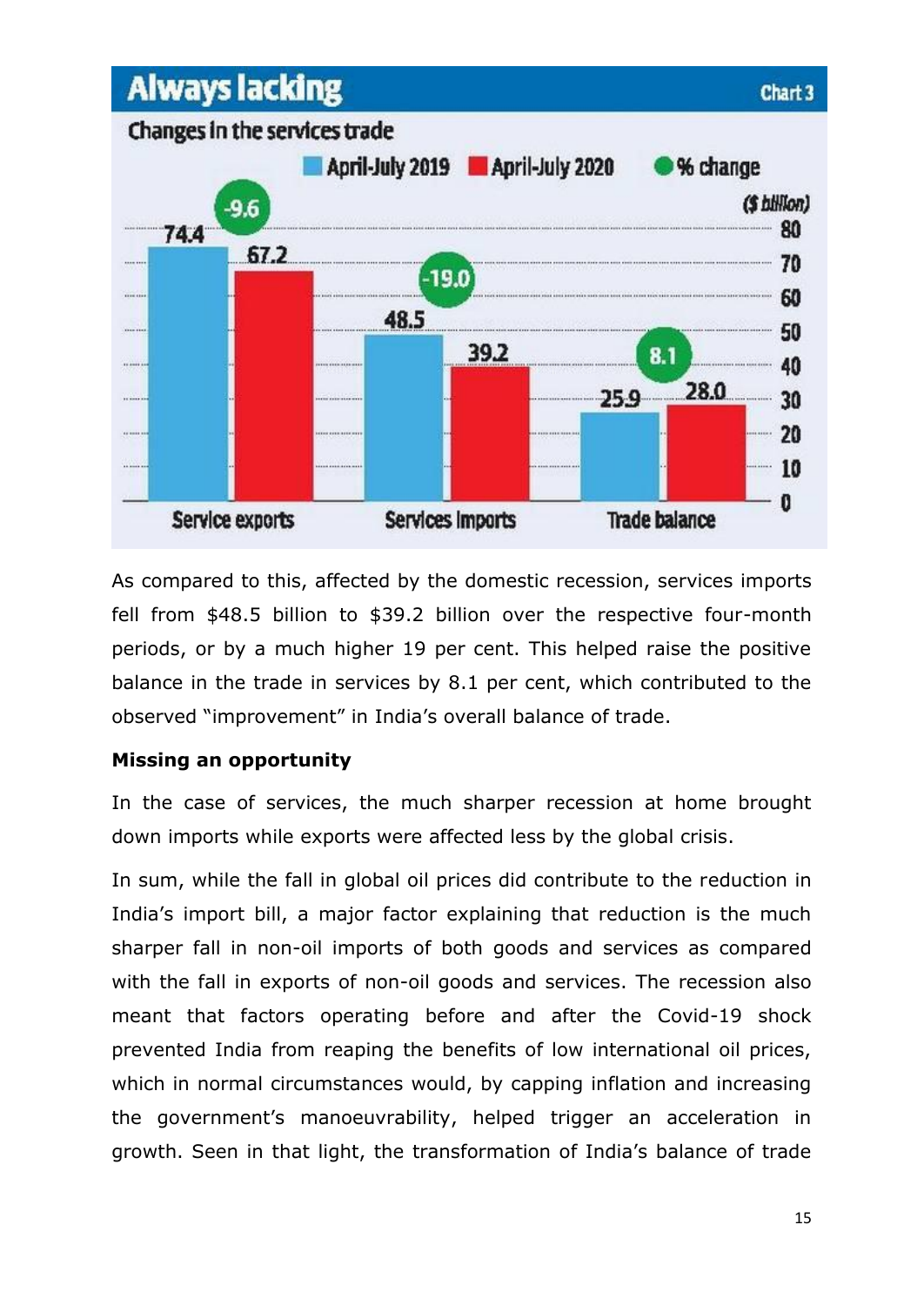from deficit to surplus, even if not temporary, is not a sign of improving economic health.

It shows that the way the Covid-19 shock was handled by the Indian government has had more deleterious effects on its economy than is being experienced by its trading partners.

## **Banks ready with one-time rejig plan for retail loans**

### [G Naga Sridhar](https://www.thehindubusinessline.com/profile/author/G-Naga-Sridhar-16195/) Hyderabad | September 21, 2020 **ISINESS**

There's relief in sight for pandemic-hit retail borrowers struggling to make EMI payments. Banks have started offering relief packages to borrowers under the RBI's Resolution Framework for Covid-19-related Stress.

As the six-month moratorium offered to all borrowers came to an end on August 31, the RBI allowed banks to open a one-time restructuring window for banks to offer further relief to borrowers who are still cashcrunched and unable to resume EMI payments. The one-time restructuring of loans include personal, housing, auto and education advances, and credit card dues. Banks are now rolling out the scheme.

"We have framed guidelines on the modalities and customers can apply for relief before December 24, 2020," a senior SBI official told *BusinessLine*.

The RBI-drafted facility enables lenders to implement a resolution plan in respect of eligible corporate exposures (without change in ownership) and personal loans, while classifying such exposures as standard assets (not NPAs). There are certain eligibility criteria (see chart) for borrowers.

SBI is offering an OTP-model online facility for customers to check eligibility.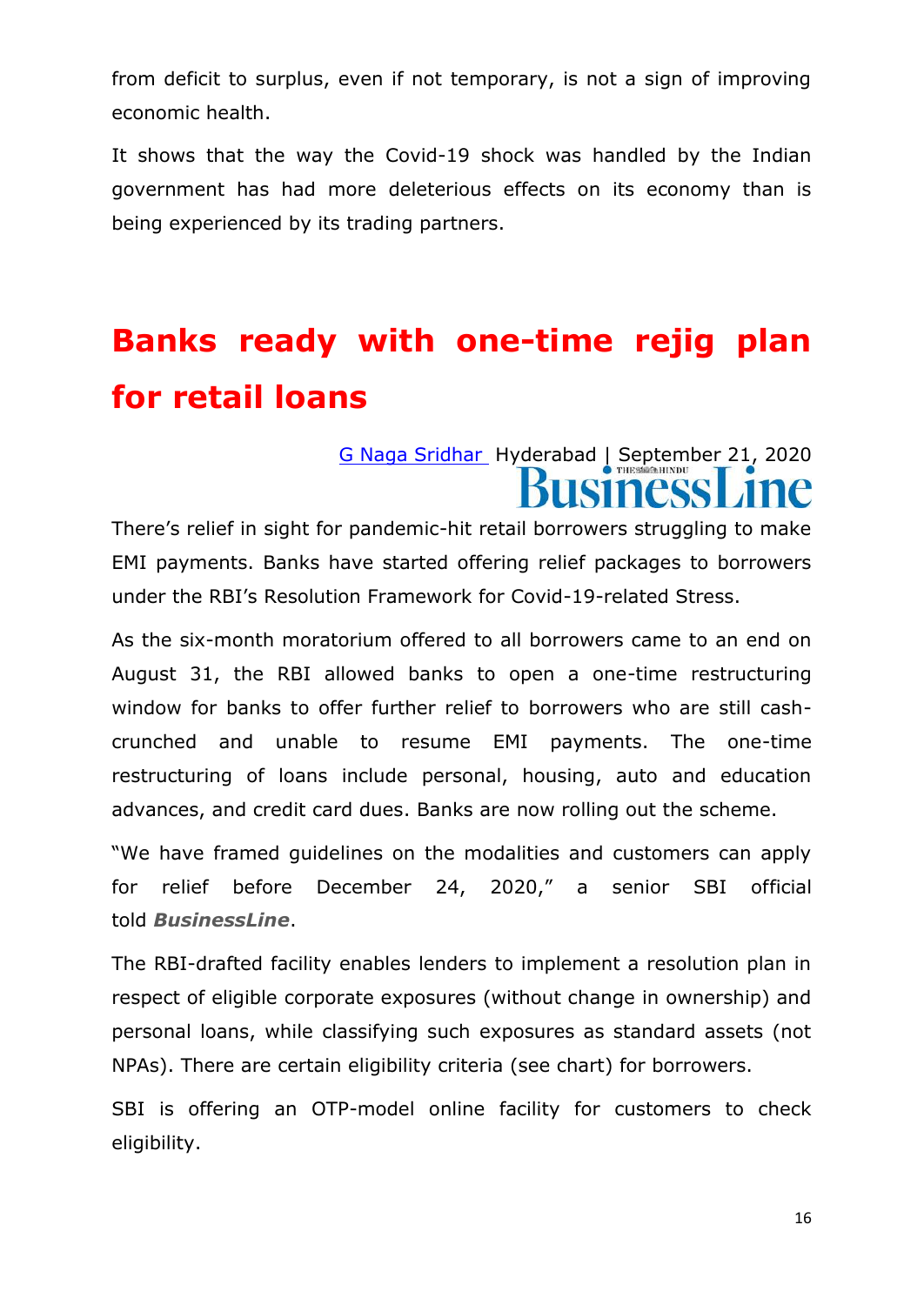#### **Additional outgo**

While there is uncertainty over the interest charged on loans during the moratorium period (a Supreme Court decision is awaited), there is certainly a cost factor for those who want to opt for the restructuring option, say bankers. Restructuring normally involves rescheduling of EMIs and grant of additional moratorium or extension of the loan tenure (up to two years) — all of which implies additional outgo for borrowers over the loan tenure.

While banks have opened the rejig window, customer response is still to happen. A handful of customers with whom *BusinessLine* interacted did not even seem to be aware of the restructuring option.

"There is no general intimation for an ordinary customer. I only just became aware of such an option," said R Ranga Rao, an SBI customer.

According to K Bhaskar Rao, CGM, Union Bank of India, Hyderabad, as most retail segment advances, such as home loans, are taken by the employed class, customers may react cautiously to the new resolution framework, wary of additional costs.

An executive director with a public sector bank said: "The real adverse impact of Covid-19 is now beginning to be seen more clearly. In view of the uncertainty during the pandemic, I expect middle-class borrowers to go for the relief package, going forward."

**Restructuring will lead to increase in loan-to-value and higher EMI to income ratio**

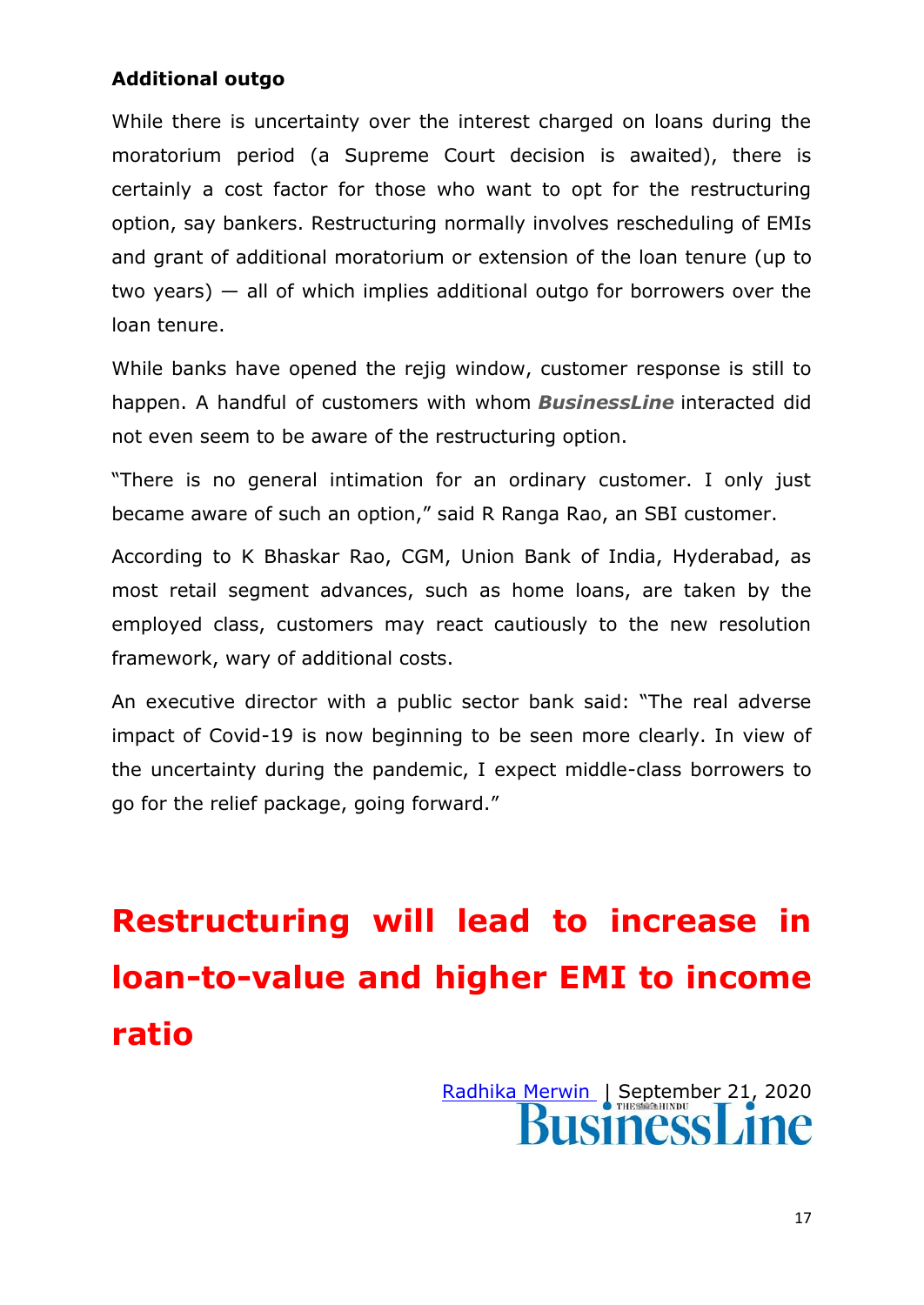#### *Increasing the risk for banks, these ratios will need a close watch in the coming quarters*

In a bid to offer a respite to borrowers who are unable to resume loan repayments post the moratorium period or are otherwise cash-strapped, many banks have announced the contours of the one-time restructuring option. Aside from the mandate of the loan account being standard as on March 1, 2020, banks also need to be satisfied that the borrower has indeed been affected by the pandemic -- fall in income, job loss, closure of business, etc.

The restructuring of retail loans, which involves a moratorium on loan EMIs and extension (if opted) of the loan tenure, implies an increase in loan-to-value (LTV) and higher EMI to income ratio. This will increase the risk for banks, particularly if there is a sharp fall in the value of the underlying asset or the borrower's income takes a further hit going ahead.

#### **Why?**

The concept of LTV applies mostly to home loans. The LTV ratio is the ratio of the loan amount vis-à-vis the value of the property. For instance if the value of the property is Rs 1 crore and the bank offers loan at an LTV ratio of 75 per cent, then a borrower can avail loan up to Rs 75 lakh. According to RBI guidelines, banks can offer LTV of up to 90 per cent in case of home loan amount up to Rs 30 lakh, up to 80 per cent in case of a loan between Rs 30-75 lakh, and up to 75 per cent in case of home loans above Rs 75 lakh.

Banks usually work within the LTV ratio range of 65-75 per cent to mitigate risk of loan default and sharp fall in the price of the asset (property).

But the restructuring of home loans would now lead to increase in the existing LTV ratios for banks.

Under restructuring, a borrower can ask for a moratorium on loan EMIs for a period ranging from 1 to 24 months. Essentially, while the borrower does not pay any EMIs during the moratorium period, interest will be

18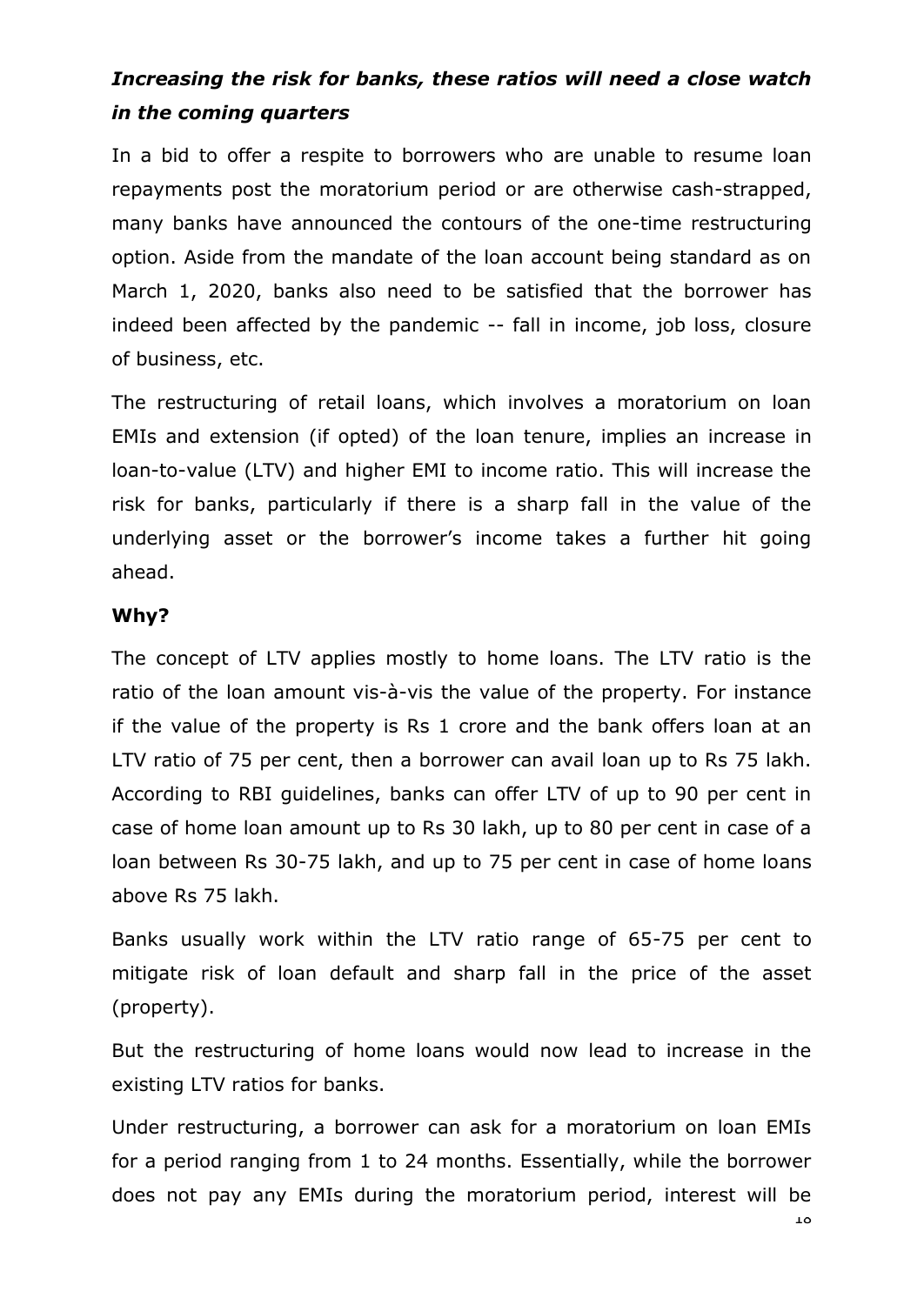charged during this period. At the end of this moratorium period, the borrower can either retain the original tenure or ask for an extension of the loan tenure by a period equivalent to the moratorium granted. In both cases, the outstanding loan amount would increase (from the amount due before restructuring). Hence the LTV ratio will automatically inch higher.

During SBI's virtual press conference to launch its online portal for restructuring of retail loans, Managing Director (Retail & Digital Banking), C S Setty, said there could be an increase in the bank's LTV ratio from 70-75 per cent to about 90 per cent, in some cases owing to restructuring.

In case of other banks, too, it is evident that the LTV ratio would increase substantially from current levels, reducing the margin of safety with banks. A sharp fall in the underlying property price can turn risky for banks. It also needs to be seen how the RBI's broad LTV rules for home loans and gold loans (which was recently increased to 90 per cent), will apply for restructured loans, where LTV going up is a given.

#### **Shrinking income**

The other aspect that can increase the risk for banks is the higher EMI to income ratio. This ratio is critical to gauge the loan eligibility of a person, as it determines his affordability. Usually a bank restricts the EMI to 35- 40 per cent of a borrower's income.

But under restructuring, which sets the pre-condition of a fall in income for borrowers to avail of the option, would result in increase in EMIs, the EMI to income ratio would go up inevitably.

During his media interaction, Setty had also indicated that the EMI to income ratio could go up to 70 per cent (from 50 per cent currently).

A sharp fall in income of borrowers post restructuring can increase the risk for all banks.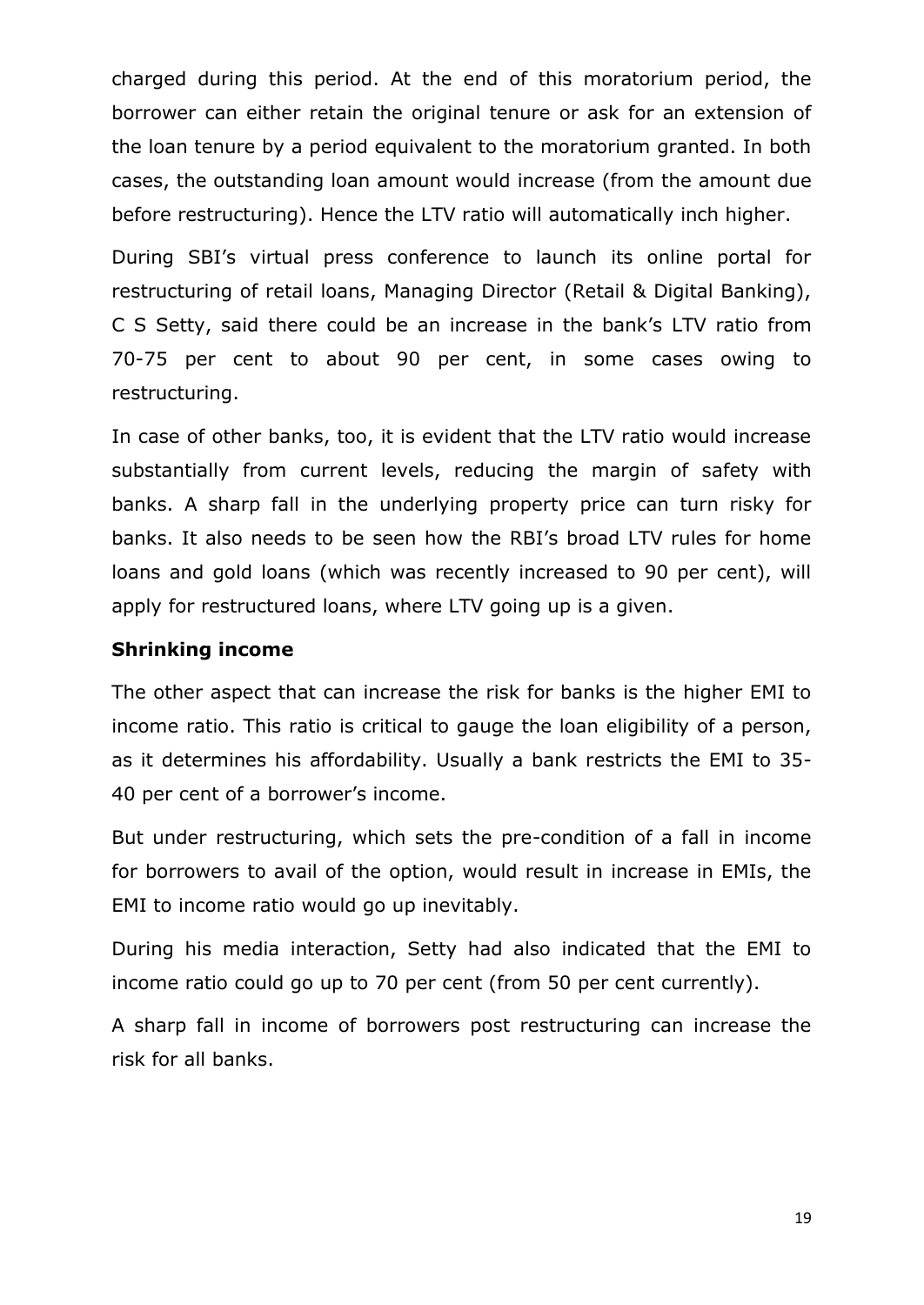## **BBB recommends 13 names for Executive Director posts in PSBs**

[KR Srivats](https://www.thehindubusinessline.com/profile/author/KR-Srivats-16087/) New Delhi | September 21, 2020

# **BusinessLine**

The Banks Board Bureau (BBB) has recommended 13 names for being appointed as Executive Director in various public sector banks (PSBs).

In all, there are 13 vacancies for ED posts in various PSBs. This recommendation came after the BBB interviewed 28 candidates (General Manager and Chief General Manager) from various PSBs on September 19 and 20, sources said.

#### **Names recommended**

The names of those who have been recommended by the BBB are: Swarup Kumar Saha, Debadatta Chand, K Satyanarayana Raju, Nitesh Ranjan, Sangram Keshari Mohapatra, Monika Kalia, Swarup Dasgupta, Karthikeyan M, Ishraq Ali Khan, Vivek Wahi, S Srimathy, B Vijayakumar, and Raghavendra V Kollegal.

It may be recalled that the Department of Financial Services, Ministry of Finance, had, in June this year, asked nationalised banks to furnish the details of bank officers serving on the highest level below the board of the bank in which the officer is employed.

The details of only those officers who had completed at least two years as General Manager/ Chief General Manager and have three years of residual service as on April 1 need to be furnished, the DFS had then said.

BBB started functioning from April 1, 2016, as an autonomous recommendatory body. The bureau is also engaging with PSBs to help build capacity to attract, retain and nurture talent and technology – the two key differentiators of business competences in the days to come.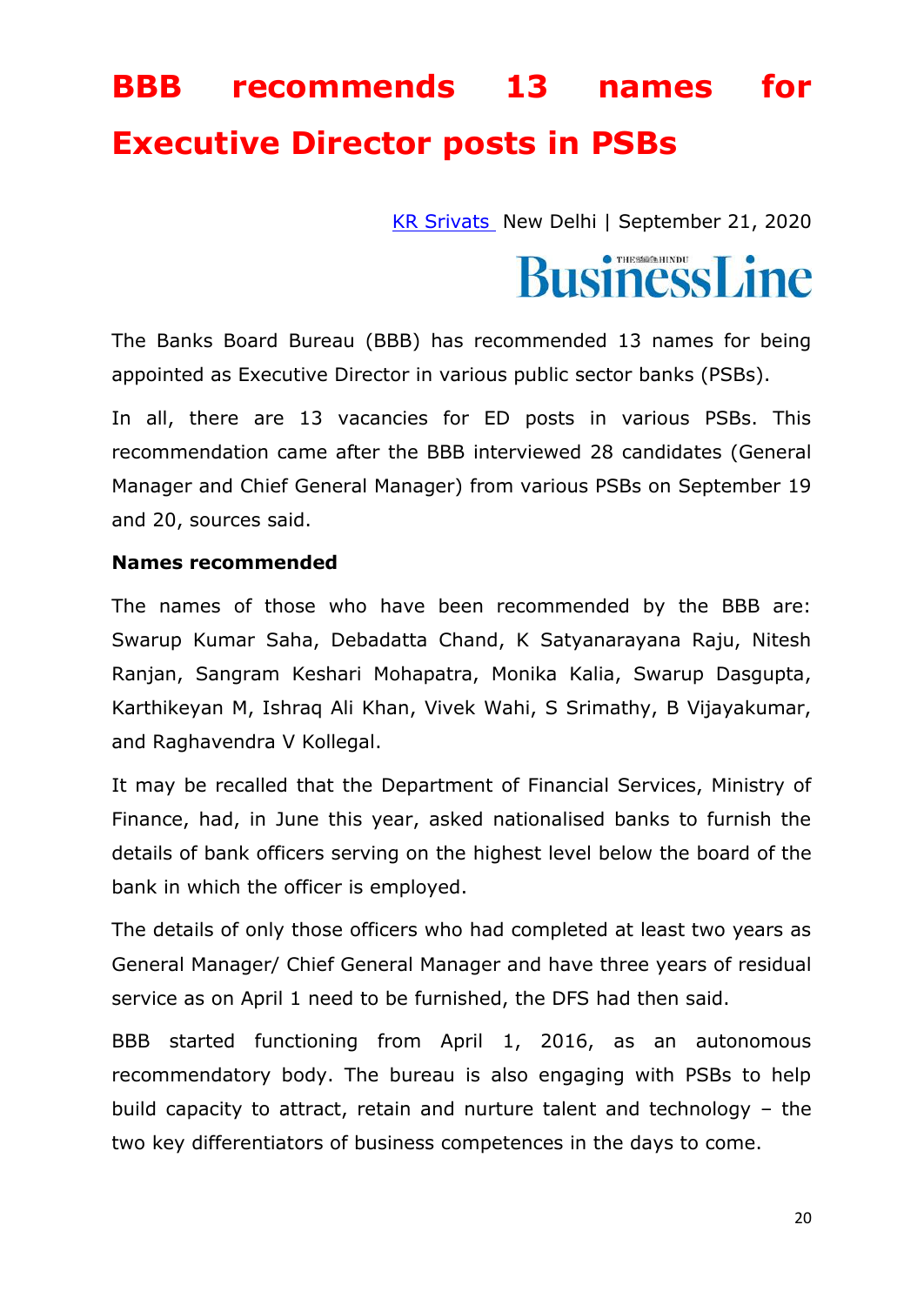BBB had last conducted interviews for the post of Chairman of State Bank of India.

Last year, the government had embarked on a mega consolidation drive among PSBs that saw as many as 10 such banks getting consolidated to four mega PSBs from April 1 this year. As on date, India has 12 stateowned commercial banks. These are: Punjab National Bank, Bank of Baroda, Bank of India, Central Bank of India, Canara Bank, Union Bank of India, Indian Overseas Bank, Punjab & Sind Bank, Indian Bank, UCO Bank, Bank of Maharashtra, and State Bank of India.

### **Banks not risk averse: SBI chief**

[PTI](https://www.thehindu.com/business/Industry/banks-not-risk-averse-sbi-chief/article32663876.ece)

NEW DELHI, SEPTEMBER 22, 2020

THE MOON HINDU

#### *'Lenders being prudent amid muted demand to avoid repeat of post-2008 scenario'*

Asserting that there is a muted demand for loans, SBI Chairman Rajnish Kumar on Monday said banks are not risk averse but being prudent in these trying times to avoid a repeat of the post-2008 scenario when there was 'dilution' in credit underwriting standards.

Data clearly shows that investment in the economy has come down, the head of the country's biggest lender said. "If the capex [capital expenditure] is not happening and investment in the economy is not happening at the same pace, then obviously this is a demand issue and the risk aversion would be where there is a demand and banks are not lending," he said at a virtual event organised by AIMA. Non-food bank credit grew 6.7% year-on-year in July as against growth of 11.4% in the same month of 2019, as per latest data from the Reserve Bank of India. Bank credit in July stood at  $\Box$ 91.48 lakh crore.